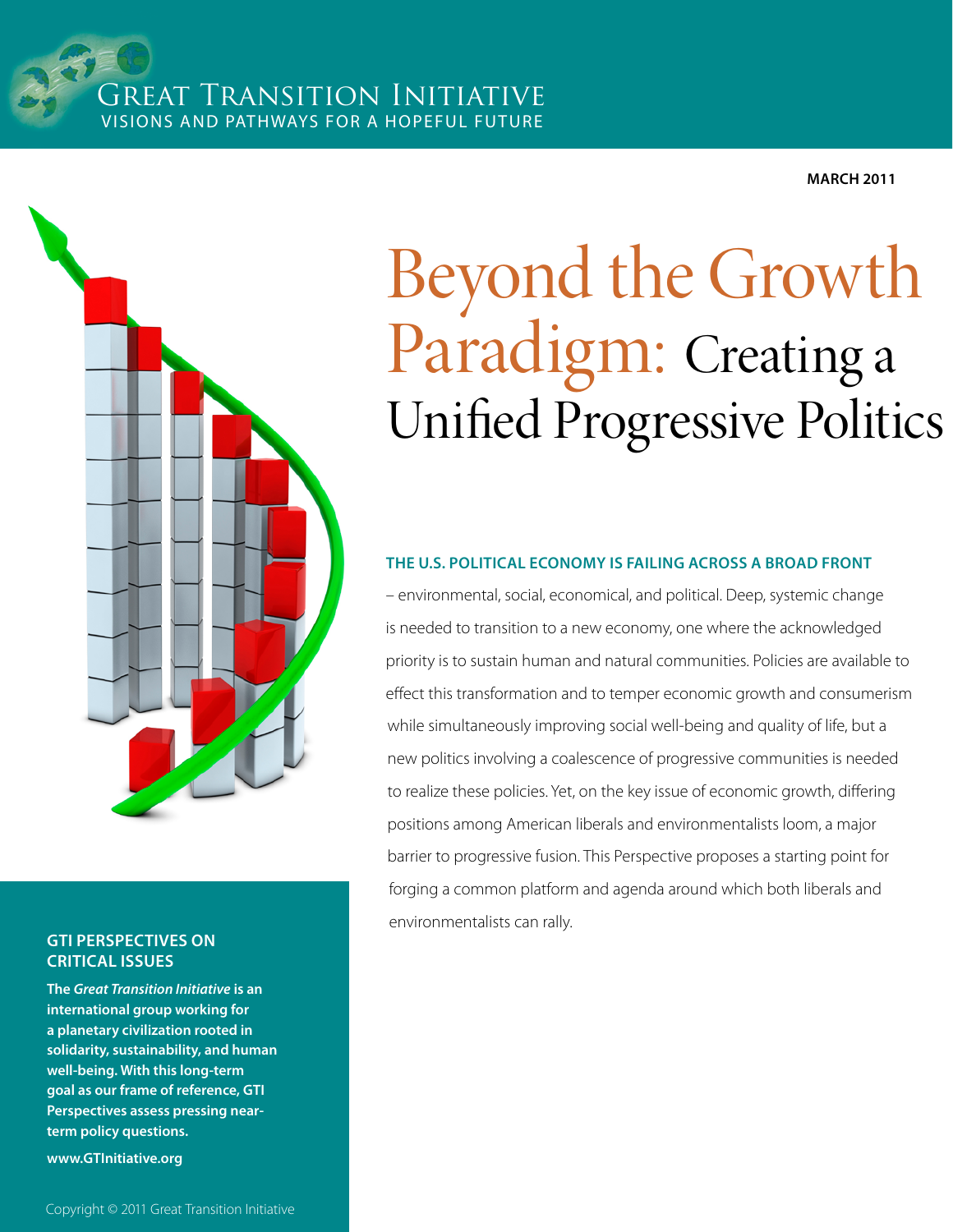#### **An Overarching Challenge**

While progressives in the U.S. and its congress generally support both liberalism and environmentalism, separate organizations advocate one of the two causes and typically go their own separate ways.<sup>1</sup> In order to make headway on issues basic to a Great Transition, however, there must be a fusion of progressive causes; we must forge a common agenda and build a unified force on the ground. Why is this critical?

Consider a world in which environmentalists continue to lose on big issues such as climate change. Many observers see current trends leading to catastrophe, with environmental crises as major ingredients in a devil's brew that includes such stresses as population pressure and energy supply problems; global income disparities and economic and political instabilities; terrorism, failed states, and nuclear proliferation. A world where environmentalists fail is one of food and water shortages; sea level rise; increasing heat waves, fires, floods, storms, droughts; deforestation, desertification, and biotic impoverishment; pollution and toxification; energy shortages; plus unpleasant surprises. The poor and powerless, even the average citizen, are unlikely to fare well in such a world.

In scenarios of the future, a continuation of "business as usual" can lead to a "fortress world" response to crisis, where the affluent live in protected enclaves in rich nations and in strongholds in poor nations.<sup>2</sup> In the police state outside the fortress, the majority is mired in poverty and denied basic freedoms. Military and intelligence experts also have warned that climate disruption could lead to humanitarian emergencies, refugees, and rampant conflict.<sup>3</sup> At a minimum, one can conclude that unfolding trends threaten the liberal program. Historically, times of great stress, loss, and instability lead societies to illiberal responses. Liberals must appreciate how serious environmental threats are, and that they threaten political and social systems, not just ecological ones. We all need to recognize that environmental threats are too serious to leave to environmentalists.

#### **Questioning Growth**

Another line of inquiry also points to the need for the greening of liberalism: What is required for environmental success? The basic conflict between environmental thinking and the current liberal agenda centers on economic growth, of which American liberals tend to be strong advocates.4 Indeed, because of the unquestioning way growth is viewed in American politics, those fighting current battles in Washington have little choice in the matter.

Still, an increasing number of thinkers are urging another perspective, which reveals a world where growth has brought us to a perilous environmental state, where growth is proceeding with wildly wrong market signals and without needed constraints, and where politics has failed to correct the economy's obliviousness to environmental needs. An expanding literature challenges the viability and desirability of endless growth in rich countries, where material wealth adds little to human well-being and stresses the resilience of our finite planet. Tim Jackson writes, "The modern economy is structurally reliant on economic growth….Questioning growth is deemed to be the act of lunatics, idealists and revolutionaries. But question it we must. The idea of a non-growing economy may be an anathema to an economist. But the idea of a continually growing economy is an anathema to an ecologist."<sup>5</sup> Economists talk of "decoupling" economic growth from material throughputs and environmental impacts, but the staggering pace and scope required to de-materialize a rapidly growing economy is not in the offing. Indeed, we have no choice but to question growth.

"Environmental threats are too serious to leave to environmentalists."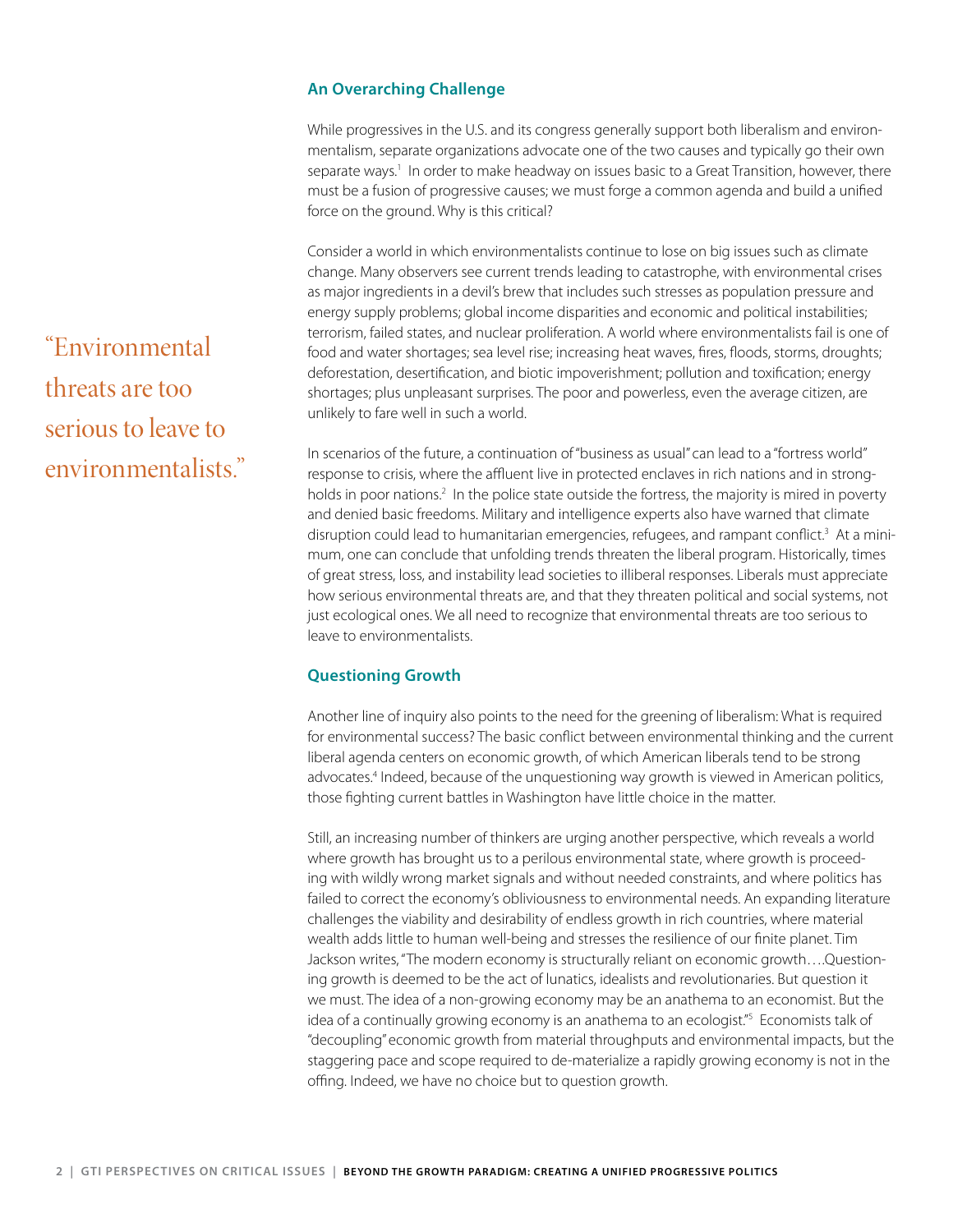Among the myriad threats growth imposes on biodiversity and resources, the existential issue posed by climate disruption is particularly worrying. Many analysts have concluded that reducing greenhouse gas emissions at required rates is likely impossible in the context of even moderate economic growth. To reduce U.S. carbon emissions by 80% between now and 2050, the carbon intensity of production must decline by 7% every year, if the U.S. economy grows at 3% a year. That entails wringing carbon out of the economy at a phenomenal rate.<sup>6</sup> If the United States were to do the right thing – reduce emissions by 90 percent in 35 years – the rate of carbon intensity reduction would have to be 9.5 percent. Clearly, a tradeoff between prioritizing growth and prioritizing climate protection is emerging.

Yet, we can solve this puzzle. A recent model of the Canadian economy shows "it is possible to develop scenarios over a 30 year time horizon for Canada in which full employment prevails, poverty is essentially eliminated, people enjoy more leisure, greenhouse gas emissions are drastically reduced, and the level of government indebtedness declines, all in the context of low and ultimately no economic growth."<sup>7</sup>

Building the political support for the systemic changes America needs requires, first of all, a political alliance among progressives, and that fusion should start with a unified agenda. Given the current split on the growth issue, one must ask, is it possible to successfully craft a common platform among American environmentalists and liberals? Nothing ventured, nothing gained, and so let me now offer a first draft of such a platform, concentrating almost exclusively on domestic, not foreign, affairs.

## **A Platform for Progressives**

Today's political economy is failing in many spheres of national life. The economic crisis of the Great Recession has stripped tens of millions of middle class Americans of their jobs, homes, and retirement assets. A social crisis of extreme and growing inequality has been unraveling America's social fabric for several decades. Social mobility has declined, the middle class is disappearing, schools are failing, prison populations are swelling, employment security is a thing of the past, all while American workers put in more hours than workers in other high-income countries. An environmental crisis, driven by a ruthless drive to grow profits and expand the economy regardless of the costs, is disrupting Earth's climate and impoverishing its biota. And a political crisis has led to governmental paralysis and a democracy that is weak, shallow, and corrupted by the consuming pursuit of money and the influence of powerful lobbies.

Why is today's system of political economy failing so broadly? Key is the insight that major features of the system work together to produce a highly destructive reality: an unquestioning commitment to economic growth at any cost, powerful corporate interests whose overriding objective is to grow by generating profit, markets that fail to recognize "externalized" social and environmental costs unless corrected by a government itself beholden to corporate interests, and rampant consumerism spurred by sophisticated advertising. All combine to deliver an ever-growing economy insensitive to the needs of people, place, and planet.

For the most part, liberal-progressives and environmentalists have worked within the prevailing system of political economy, but the big environmental and social challenges will not yield to this problem-solving incrementalism. Having gone down the path of incremental reform for decades, we progressives have learned that it is not enough. We need to reinvent, not merely reform, the economy. Because the roots of our problems are systemic, they require transformational change – the shift to a new, sustaining economy based on new economic thinking and enacted by a new politics. Sustaining people, communities, and nature must become the core

"Building the political support for the systemic changes America needs requires a political alliance among progressives."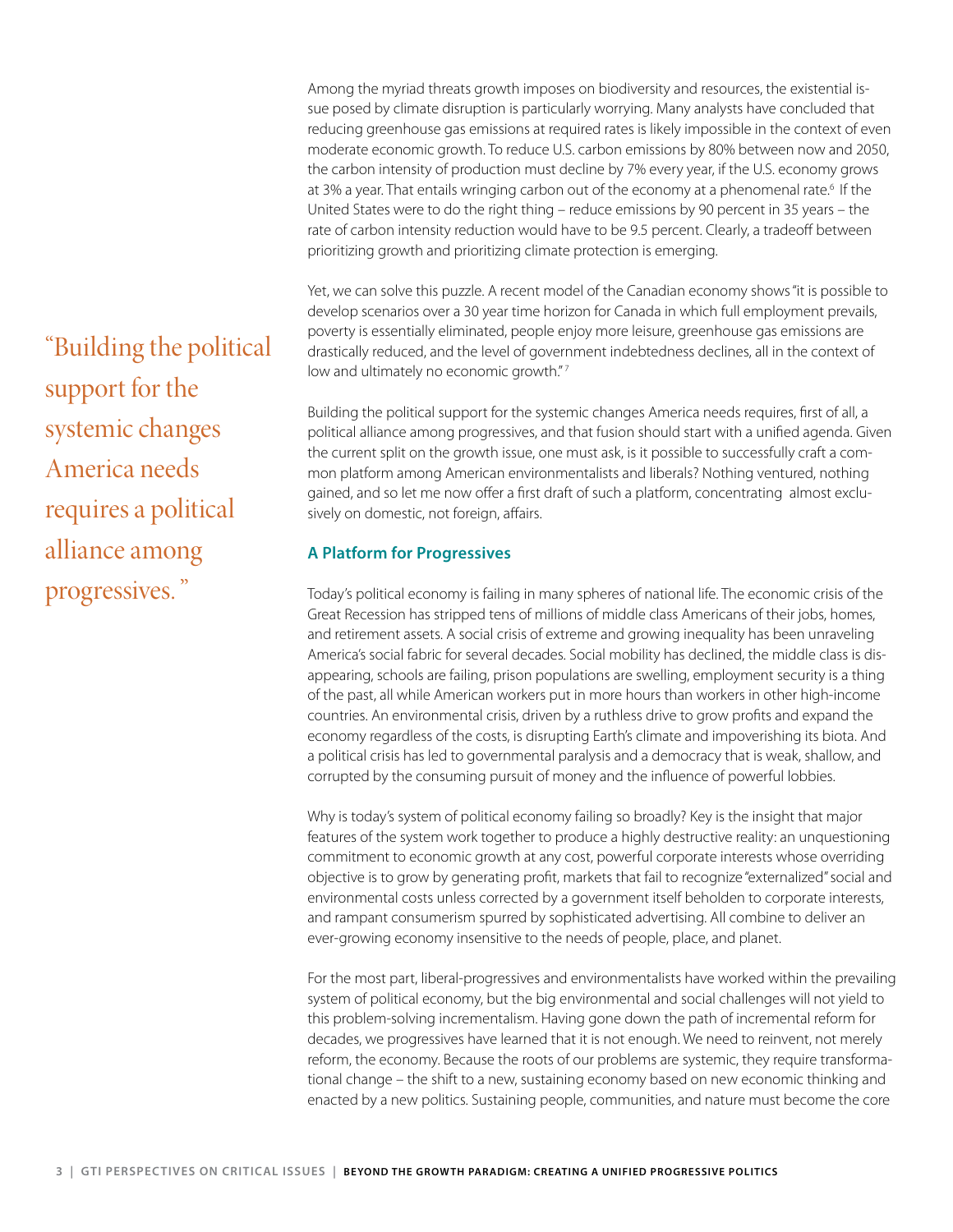goals of economic activity, not hoped for by-products of market success, growth for its own sake, and modest regulation. That is the paradigm shift we seek.

The reigning policy orientation holds that the path to greater well-being is to expand the economy. Productivity, profits, the stock market, and consumption must all go up. This growth imperative trumps all else, though it undermines families, jobs, communities, the environment, a sense of place and continuity. Economic growth may be the world's secular religion, but for much of the world, it is a god that is failing – underperforming for billions of the world's people and, for those in affluent societies, now creating more problems than it is solving.

It is time for America to move to a post-growth society where working life, the natural environment, our communities and families, and the public sector are no longer sacrificed for the sake of GDP growth; where the illusory promises of ever-more growth no longer provide an excuse for neglecting to deal generously with our country's compelling social needs; and where true citizen democracy is no longer held hostage to the growth imperative. The claimed necessity for growth puts American politics in a straightjacket, giving the real power to those who have the finance and technology to deliver growth.

Of course, even in a post-growth America, many things do need to grow: jobs and the incomes of poor and working Americans; availability of good health care efficiently delivered; education, research, and training; security against the risks of illness, job loss, old age, and disability; investment in public infrastructure and environmental protection and amenity; the deployment of climate-friendly and other green technologies; restoration of both ecosystems and local communities; non-military government spending at the expense of military; and international assistance for sustainable, people-centered development for the half of humanity in poverty. In all these areas, public policy needs to ensure that growth occurs.

Jobs and meaningful work top this list because they are paramount. We must insist that government take responsibility to ensure work for those seeking it. The surest, most costeffective way to that end is direct government spending, investments and incentives targeted at creating jobs of high social benefit. Creating new jobs in areas of democratically determined priority is not only better but also more effective than trying to create jobs by pump priming aggregate economic growth.

Of concomitant importance for the new economy are government policies to slow GDP growth, sparing the environment while improving social and environmental well-being. Such policies exist: shorter workweeks and longer vacations, with more time for children and families; greater labor protections, job security, and benefits, including generous parental leaves; guarantees to part-time workers and combining unemployment insurance with part-time work during recessions; restrictions on advertising; a new design for the twenty-first-century corporation that embraces rechartering, new ownership patterns, and stakeholder primacy rather than shareholder primacy; incentives for local and locally-owned production and consumption; social and environmental provisions in trade agreements; environmental, health, and consumer protection that include full incorporation of environmental and social costs in prices through, for example, mandated caps or taxes on emissions and extractions; greater economic and social equality, with progressive taxation of the rich and greater income support for the poor; spending on neglected public services; and initiatives to address population growth at home and abroad. Taken together, such policies would slow GDP growth, yet quality of life would improve. In this policy mix, the importance of work time reduction must be stressed.<sup>8</sup> For example, if productivity gains are taken as shorter work weeks, personal incomes and overall economic growth can stabilize as well-being increases.

"The claimed necessity for growth puts American politics in a straightjacket."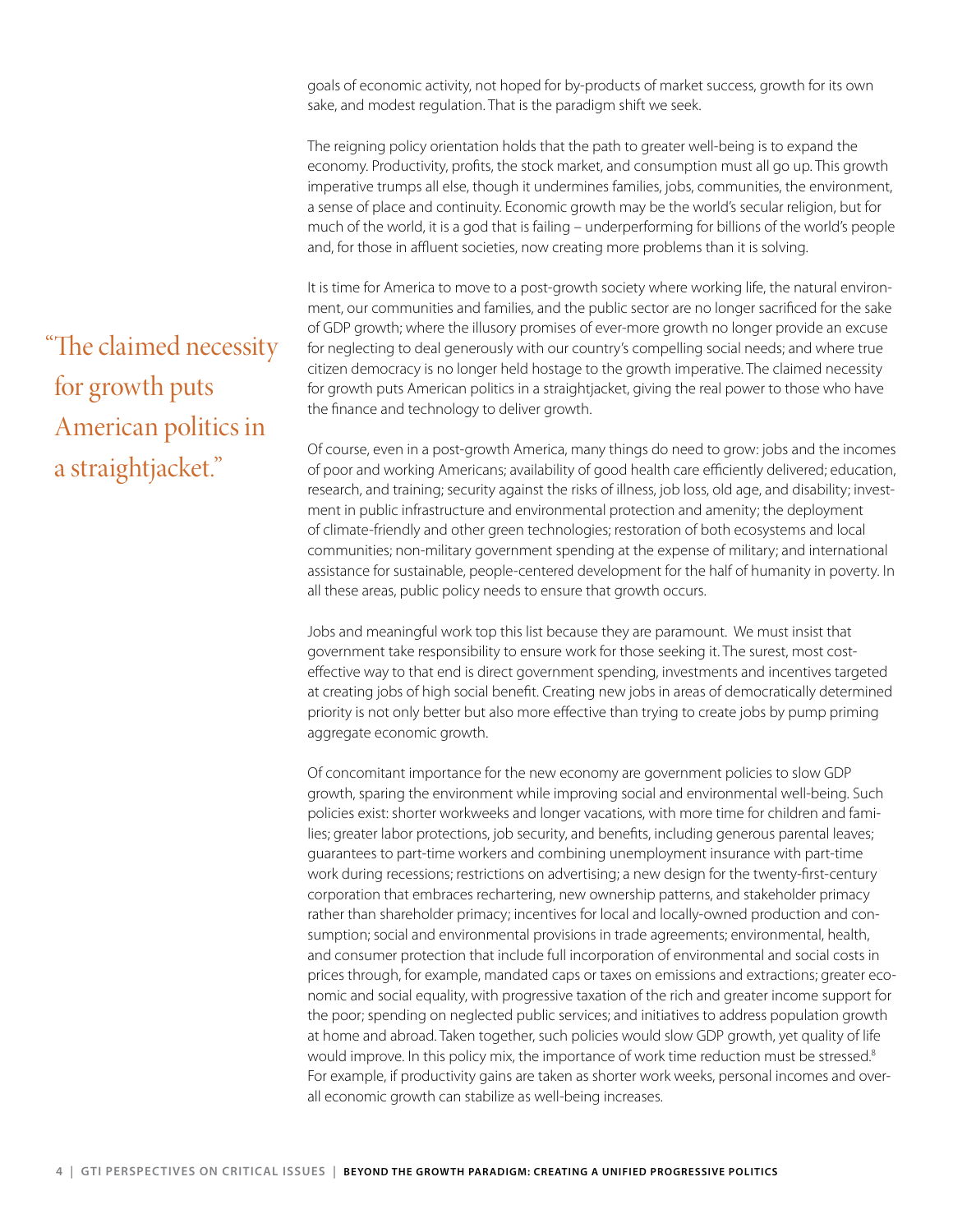Beyond policy change, another path to a sustainable, just future is to support innovative models. A remarkable phenomenon in the United States today is the proliferation of innovative models of "local living" economies and for-benefit businesses which prioritize community and environment over profit and growth. State and federal programs can support community development and finance corporations, local banks, community land trusts, employee and consumer ownership, local currencies and time dollars, municipal enterprise, and non-profits in business.<sup>9</sup>

Parallel to these changes, national values must evolve so we can move beyond our runaway consumerism and hyperventilating lifestyles. The environmental and social costs of American affluence, extravagance, and wastefulness keep mounting. The good news is that people sense a great misdirection of life's energy. We know we're slighting the things that truly make life worthwhile. In one survey, 81% say America is too focused on shopping and spending; 88% say American society is too materialistic. Indeed, psychological studies show that materialism undermines happiness. More income and possessions do not lead to lasting gains in well-being or satisfaction. What does make us happy? Warm personal relationships, and giving rather than getting.

#### **Toward a New Politics**

Everything said thus far about the transformation of today's economy underscores the need for strong and effective government action. Thus, the drive for transformative change leads to the political arena, where a vital democracy steered by an informed and engaged citizenry is fundamental. Yet, for Americans, to state the matter this way suggests the enormity of the challenge. The ascendancy of market fundamentalism, anti-regulation, and anti-government ideology has been disturbing, but even if these extreme ideas declined, the deeper, longerterm deficiencies would remain. Just as we need a new economy, we need a new politics to get there.

Building the strength needed for change requires, foremost, political fusion among progressives. A unified agenda would embrace an interlocking commitment to both social justice and environmental protection, a challenge to consumerism and commercialism and the lifestyles they offer, a skepticism of growth-mania and a democratic redefinition of what society should be striving to grow; a challenge to corporate dominance and a redefinition of the corporation and its goals, and a commitment to an array of pro-democracy reforms such as campaign finance and regulation of lobbying. A common agenda would also include an ambitious set of new national indicators reflecting the true quality of life in America. GDP is a terrible measure of national well-being and progress. We tend to get what we measure, so we should measure what we want.

How likely are environmentalists, liberals, and other progressive constituencies to unite around this proposed common agenda? Everyone might agree that some of it is ahead of its time, certainly in terms of U.S. politics today. Yet if some of the ideas seem politically impracticable today, just wait until tomorrow. Soon it will be clear to many more people that business-asusual is the utopian fantasy, while creating something very new and different is the practical, pragmatic way forward.

Liberal and environmental thinkers can begin a dialogue focused on the issue of growth and on the goal of progressive fusion. That approach supports the goals liberals see growth as supporting, notably job creation, while still accepting the underlying reality, namely that GDP growth in America today is not delivering on its intended purpose – better human lives – and

economy, we need a new politics to get there"

"Just as we need a new